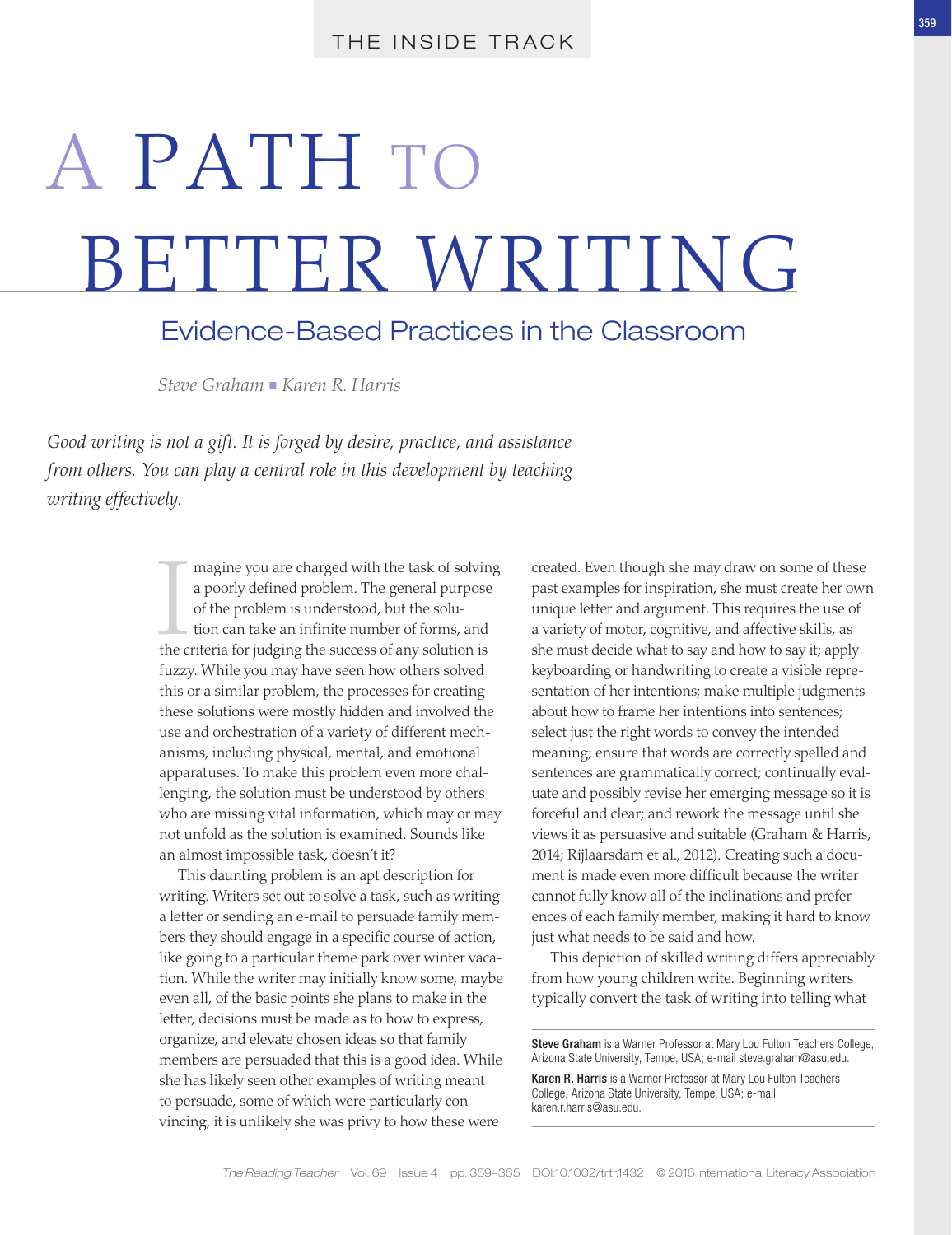*"Skilled writing differs appreciably from how young children write."*

they know about a topic (Scardamalia & Bereiter, 1986). They create or draw from memory a relevant idea, write it down, and use each preceding idea as the stimulus for the next one (McCutchen, 2006). To illustrate, a young child writing about his favorite color might start by composing "I like the color blue best," moving to "It is better than yellow," followed by "Yellow is no fun at all," and ending with "It is the color of bananas." With this approach, little effort is devoted to evaluating or reworking ideas, considering the needs of the reader, or organizing the writer's ideas. The resulting text is a list of topic-related ideas instead of a coherent presentation or examination of the topic.

## **Bridging the Gap**

As these examples have demonstrated, the gap between beginning and skilled writing is tremendous. So, how can you, as an elementary-grade teacher, help your students begin and successfully navigate the path to greater writing competence? The answer is relatively simple: Devote time to the teaching of writing and use this time wisely. This includes using teaching practices with a proven track record for success.

During the last 30 years, scientists have tested a variety of instructional practices to see if they improved the overall writing of elementary-grade students (see Graham, Kiuhara, McKeown, & Harris, 2012). One positive outcome of these intervention studies is that through meta-analysis, we have now identified a variety of instructional

procedures that repeatedly result in better student writing in school settings (Graham, Harris, & Chambers, 2015; Graham, Kiuhara, et al., 2012). This knowledge is augmented by qualitative studies examining what writing instruction looks like in classrooms taught by exceptional literacy teachers (Graham, Harris, & Santangelo, 2015). These teachers apply many of the same instructional practices shown to be effective in the meta-analyses we conducted.

The evidence-based practices identified to date provide you and other teachers with potentially effective tools that can be applied directly in the classroom. The application of such tools does not guarantee success, but their implementation does have an advantage. Other teachers have used these practices in multiple settings, and they have produced demonstrable and replicable improvements in the quality of their students' writing. Helping students become better writers is not an easy task, and we believe that the use of instructional practices with a proven track record is likely to increase your success in enhancing your students' writing (Graham, Harris, & Chambers, 2015).

The identification of evidence-based practices in writing also provides you and your colleagues with a set of general principles for teaching writing (Graham, Harris, & Chambers, 2015). Collectively, the findings from the last 30 years of research show that children become better writers by writing and that writing about material read or studied in class facilitates comprehension

and learning. They support the importance of establishing a pleasant and motivating writing environment. They identify procedures you can put into place to support your students' writing as they compose. They provide direction on what writing processes, skills, and knowledge can be profitably taught. They affirm the value of using 21stcentury writing tools.

Drawing on recent syntheses of the writing intervention literature (e.g., Graham, Harris, & Santangelo, 2015; Graham, Kiuhara, et al., 2012; Graham & Hebert, 2011), we use the generalizing principles we have just presented to describe evidence-based practices in writing. To provide a rough estimate of the impact of each of the writing practices presented, we indicate the increase in percentile points evidenced by an average student (50th percentile) when the practice was implemented across research studies.

## **Evidence-Based Writing Practices** *Write*

It is commonly assumed that children become better writers by writing. This belief is supported by research showing that students in the elementary grades who are provided with additional time to write every week evidence greater gains in the overall quality of their writing over time when compared with peers who are not given this additional composing time (Graham, Kiuhara, et al., 2012). When students write more frequently, there is a 12 percentile-point jump in writing quality. The positive

*"Devote time to the teaching of writing and use this time wisely. This includes using teaching practices with a proven track record of success."*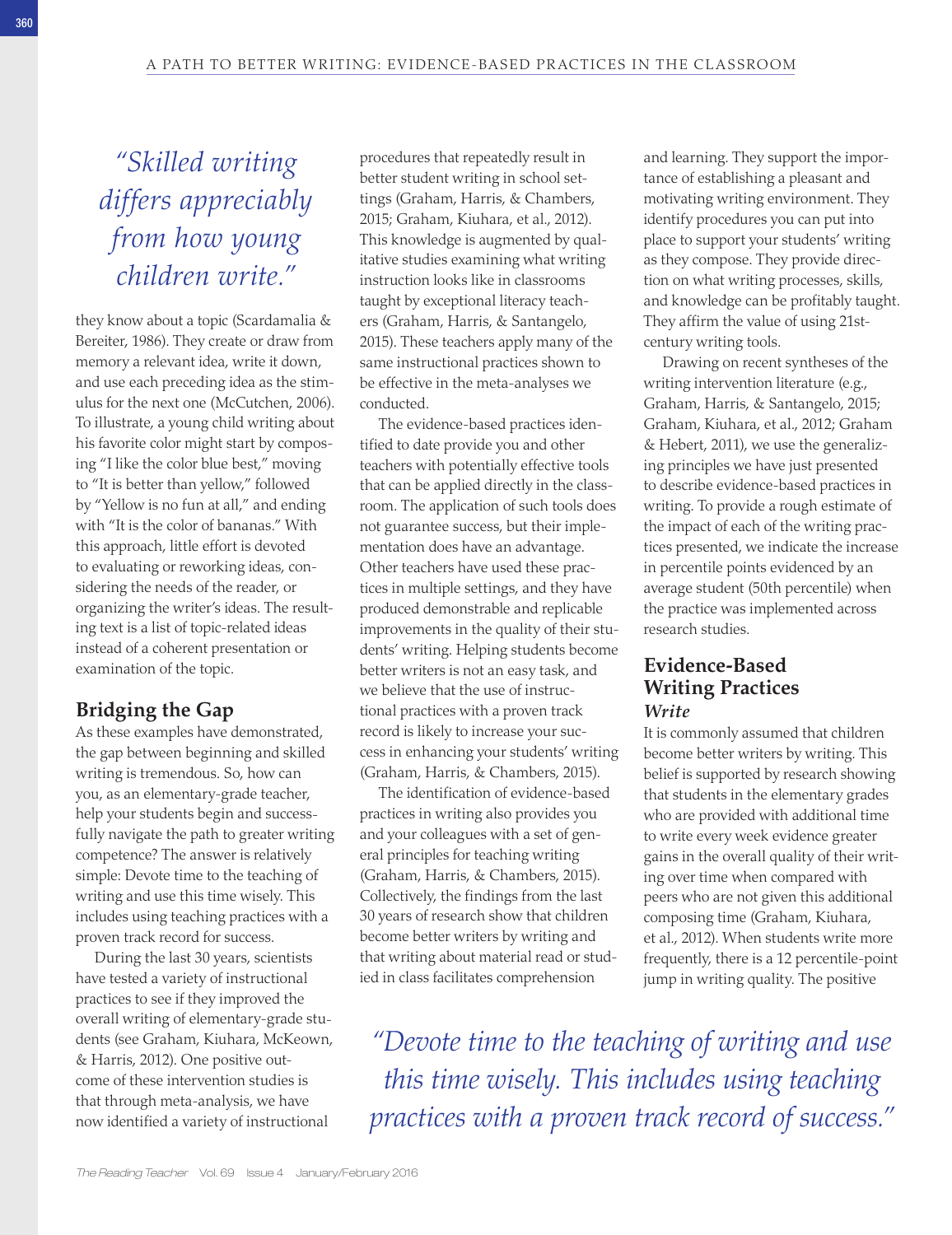impact of increased writing is not limited to composing, however; it extends to reading as well (Graham, Harris, & Santangelo, 2015). Students who are provided additional writing time evidence a 14 percentile-point jump on measures of reading comprehension.

Despite the positive impact of increased writing time, it is not clear exactly how much time elementarygrade students should spend writing. A recent What Works Clearinghouse Practice Guide (Graham, Bollinger, et al., 2012) recommended that children spend *at least* 30 minutes per day writing. National surveys of writing practices in the elementary grades show this relatively modest goal is not achieved in most schools (Cutler & Graham, 2008; Gilbert & Graham, 2010). The good news is that a relatively modest increase in how much students write—about 45 minutes a week—enhances both their reading and writing performance (Graham, Harris, & Santangelo, 2015).

We think that what students write is also an important ingredient in facilitating young students' writing development. This is a sentiment held by exceptional literacy teachers, too (Graham, Harris, & Santangelo, 2015). Children in these teachers' classrooms not only write frequently but also write for many different and real purposes, including writing to inform, to persuade, and to entertain others.

A caution is in order, though: Writing is a necessary but insufficient condition for enhancing students' journey to greater writing competence (Graham & Harris, 1997). While it is comforting to think that students will learn all they need to know by writing frequently for real purposes, this is simply not the case. Consider, for instance, learning to spell. There is no doubt that students learn new spellings and

## *"While it is comforting to think that students will learn all they need to know by writing frequently for real purposes, this is simply not the case."*

spelling skills as a result of writing (and reading), but the "gains are generally quite modest" (Graham, 2000, p. 244). Likewise, directly teaching spelling enhances spelling competence, resulting in greater gains than incidental methods such as writing frequently, but it is also not powerful enough by itself to account for the spelling proficiency obtained by more mature writers (Graham & Santangelo, 2014). Rather, these two basic approaches work together to promote spelling development.

#### *Write to Comprehend and Learn*

One way to extend how much writing your students do is to have them use writing as a tool to facilitate learning of material read or presented in the classroom. This provides multiple opportunities for children to write for a real purpose. For instance, when elementary-grade students are directed to write about material they are reading (versus students who mainly read and reread or study this material), their comprehension of the text read jumps by 24 percentile points, whereas writing about content material presented in class results in a 9 percentile-point jump on measures of learning (Graham, Harris, & Santangelo, 2015).

There are at least four ways that writing can facilitate comprehension and learning. Writing about text or information presented in class forces learners to decide what ideas are most important and, in some instances, promotes thinking about how these ideas are related. Its permanence makes it possible for children to review, reexamine, critique, and even construct new understandings of

these ideas. When students put these ideas into their own written words, it can help them think more carefully about what the ideas mean.

There are a variety of writing activities that can enhance elementary-grade students' comprehension and learning (Graham, Harris, & Santangelo, 2015). These include writing short answers to questions, taking notes, or writing a summary about information read or presented in class. It also includes writing more extended responses to this information, such as explaining how it can be applied, describing how it relates to one's own life, or taking a position relevant to the targeted information and defending it.

## *Create a Pleasant and Motivating Writing Environment*

A central tenet of the popular writers' workshop or process approach to writing (Graves, 1983) is that children's writing is most likely to flourish in a pleasant and motivating writing environment. Limited support for this proposition comes from studies testing the efficacy of the process approach to writing (Graham, Kiuhara, et al., 2012). The quality of writing produced by students receiving this form of instruction jumped 16 percentile points when compared with peers in writing programs that focused mostly on teaching specific skills. However, this advantage cannot be attributed just to creating a pleasant and motivating environment, as the process approach supports developing writers in at least three additional ways: It provides students with extended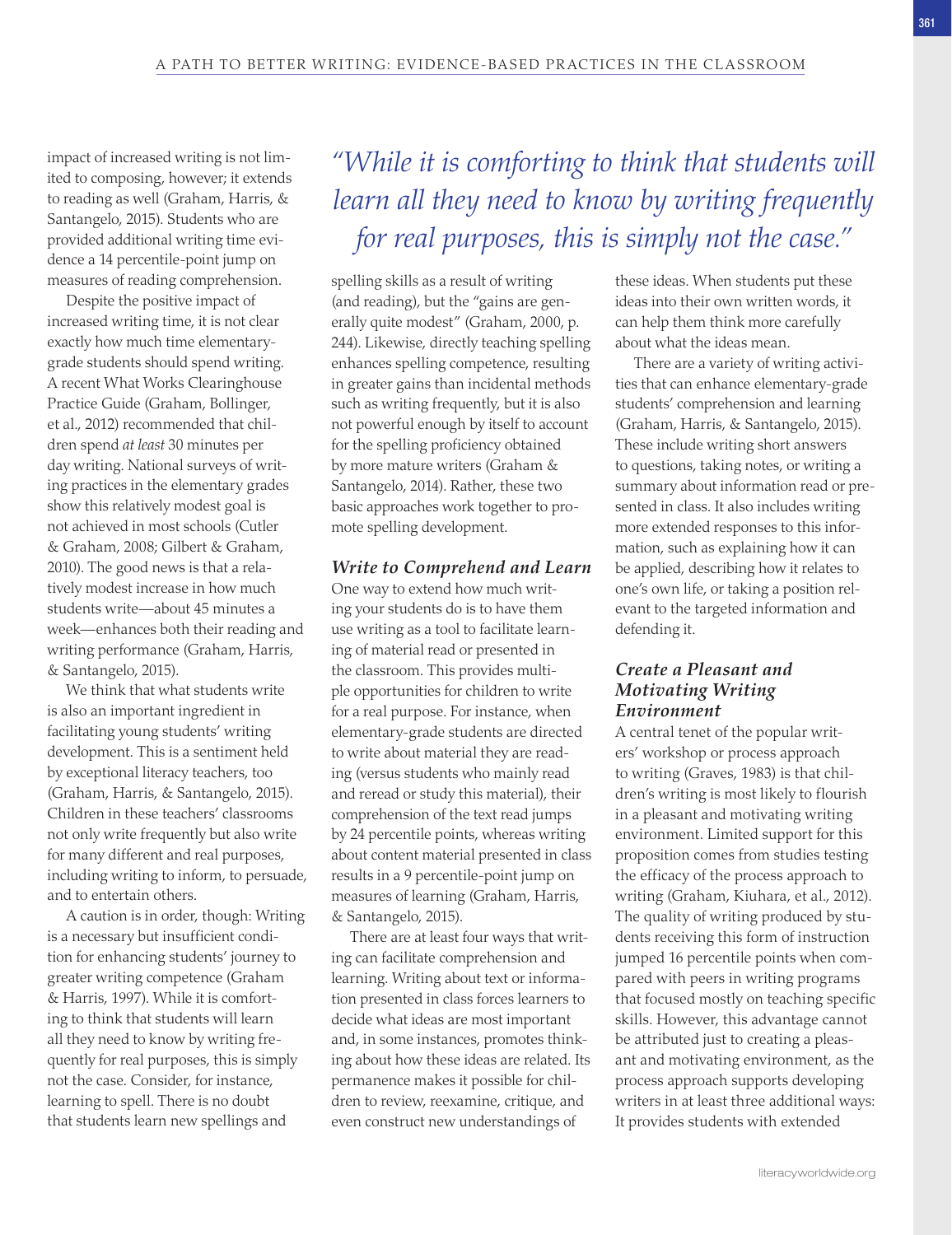## *"Children's writing is most likely to flourish in a pleasant and motivating writing environment."*

opportunities to write; it creates routines that encourage students to plan, draft, revise, and edit their text; and it offers personalized individual assistance and feedback as well as brief instructional lessons as needed.

More direct support for the importance of creating a pleasant and motivating writing environment comes from the study of exceptional literacy teachers (Graham, Harris, & Santangelo, 2015). They invest considerable energy in building a conducive writing environment. In the following list, we describe a variety of activities these exceptional teachers commonly apply in their classrooms and that you can use to establish a writing environment where your students are likely to flourish.

- Construct a positive classroom atmosphere where students are encouraged to try hard, believe that what they are learning will help them be a better writer, and attribute success to effort.
- Make students' writing visible by having them share it with others, displaying it on the wall, and publishing it in books, anthologies, or other classroom collections.
- Create a stimulating mood during writing time, making your excitement visible to students and showing them you enjoy writing and teaching it.
- Develop classroom routines, such as sharing writing in progress and completed papers with peers, which promotes positive interactions among students.
- $\blacksquare$  Set high but realistic expectations for students' writing and encourage them to exceed previous efforts and achievements.
- Adapt writing assignments and instruction so that they align with students' interests and needs.
- Keep children engaged by involving them in thoughtful activities (e.g., discussing ideas for their papers) versus less thoughtful ones (e.g., completing a worksheet).
- Encourage students to act in a selfregulated fashion, doing as much as they can on their own (e.g., provide a hint on how to spell a word versus spelling it for the student).

## *Facilitate Students' Writing as They Compose*

For young developing writers, the thinking processes involved in writing are quite challenging (Scardamalia & Bereiter, 1986). This includes setting writing goals, gathering information for writing, organizing the information, evaluating possible writing ideas and what is written, and revising plans and text. When teachers provide children with support in carrying out these processes, the quality of what is written improves (Graham, Kiuhara, et al., 2012). Here, we describe four validated procedures that you can use to support one or more aspects of your students' writing.

**Provide students with clear and** specific goals for what they are to do (28 percentile-point jump in writing quality). This makes

a potentially poorly defined task more specific. For example, instead of telling students to revise their paper to make it better, tell them to add three new ideas when revising it. Similarly, instead of telling students to convince the reader that their opinion about a topic is correct, tell them to provide three or more reasons with facts and evidence to support their point of view.

- $\blacksquare$  Engage students in activities that help them gather and organize possible ideas for writing (21 percentile-point jump in writing quality). This includes procedures such as reading text or accessing the Web to gather information for writing as well as using a semantic web or graphic organizer to record and draw relationships between gathered ideas.
- Ask students to work together as they plan, draft, revise, and edit their papers (31 percentilepoint jump in writing quality). The key to the successful application of this approach is to provide students with specific directions for what to do when working together, then teach them how to carry out these procedures. For instance, in one study (Yarrow & Topping, 2010), teachers taught students how to successfully work with a peer during each phase of the writing process using "Help Sheets" to guide what students

*"The thinking processes involved in writing are quite challenging."*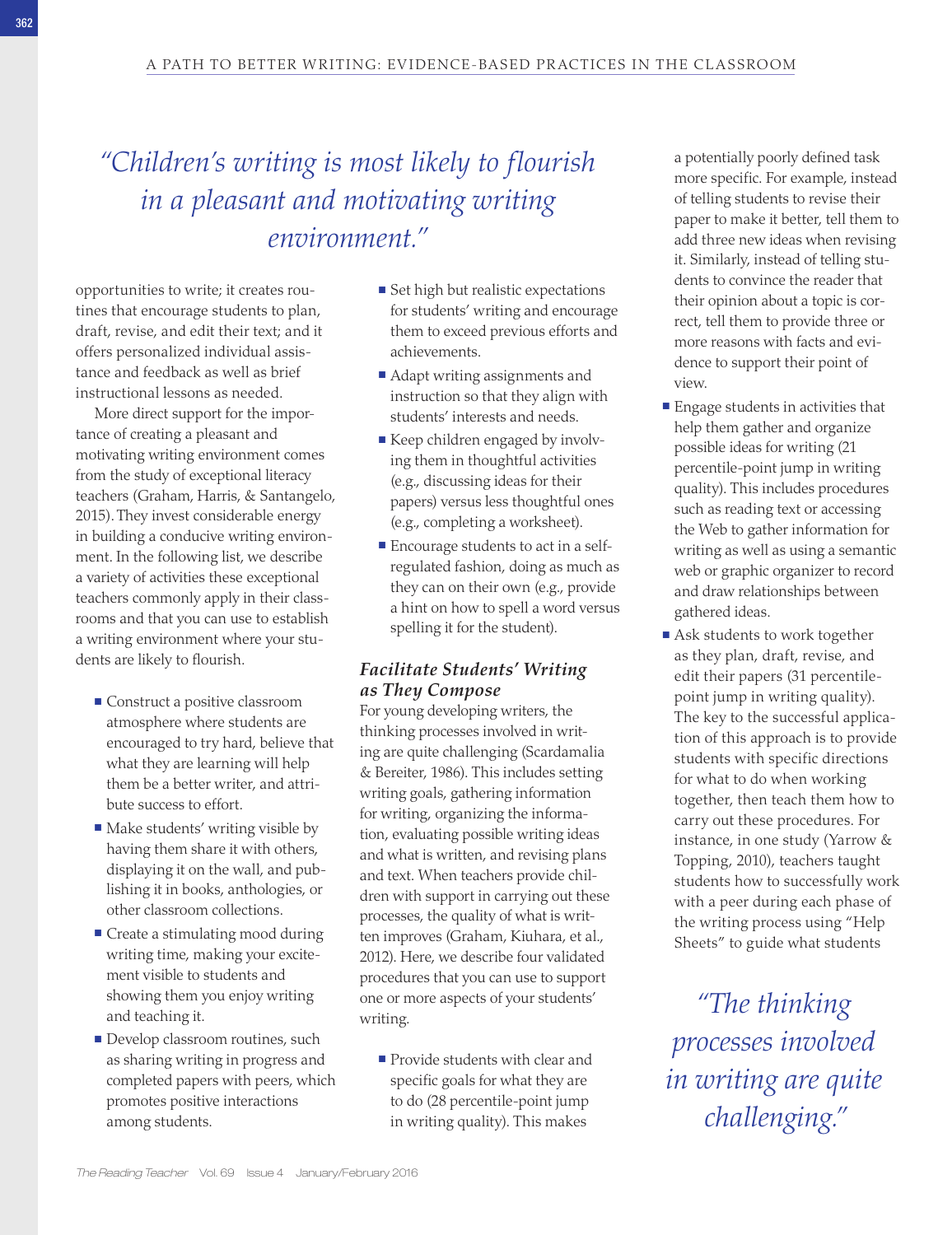did. "Help Sheets" used prompts or questions to guide what students did, as illustrated here with questions for revision: (1) Is the piece of writing suitable for its purpose and for the reader? (2) Do sentences have capital letters and full stops?

 $\blacksquare$  Provide students with feedback on how they are doing (16 percentile-point jump in writing quality). This includes feedback from teachers about students' progress in learning to write as well as feedback about what they write. It also includes students giving each other feedback about their writing. For example, in one study (MacArthur, Schwartz, & Graham, 1991), upper elementary-grade students were paired with a peer and were taught how to receive and give feedback. This included indicating what they liked about a composition as well as pointing out places where something written was unclear or more detail was needed.

## *Teach Critical Skills, Processes, and Knowledge*

The description of skilled writing presented at the beginning of this article makes it clear that children must master a variety of writing skills, processes, and knowledge on their journey to greater writing competence. A particularly thorny question for teachers is what, if anything, should be taught directly. The accumulated evidence from the past 30 years provides a partial answer to this question. It is advantageous to directly teach specific writing skills, processes, and knowledge because such instruction improves the overall quality of students' writing (Graham, Harris, & Santangelo, 2015; Graham, Kiuhara, et al., 2012). These

*"Directly teach specific writing skills, processes, and knowledge because such instruction improves the overall quality of students' writing."*

are described next, and we encourage you to make them an integral part of your writing program.

- Teach handwriting, typing, and spelling (21 percentile-point jump in writing quality for students in grades 1–3). Skilled writers rarely think about handwriting, typing, or spelling. These skills are executed with little to no conscious effort. Achieving such mastery is important for developing writers because having to devote attention to these transcription skills can interfere with other writing processes, such as generating ideas, or consume cognitive resources that could be applied to other composing processes like planning text or sentence construction (Graham & Harris, 2014).
- Teach sentence construction skills (21 percentile-point jump in writing quality). Skilled writers invest considerable energy into transforming their ideas into grammatically correct sentences that convey their intended meanings. Upper elementary-grade students' sentence construction skills can be enhanced by the teacher modeling how to combine two or more smaller sentences into a more complex one, followed by students practicing how to combine similar types of sentences and then applying their newly learned skills in their writing (see Saddler, 2012).
- $\blacksquare$  Teach strategies for planning, drafting, revising, and editing text (35 percentile-point jump in writing quality). Skilled writers employ a variety of strategies to help them carry out and regulate the processes involved in writing. Teachers can directly teach these thinking processes to elementarygrade students by describing them and the their purpose, modeling how to apply them, and providing students with guided practice in applying them to their own writing until they can do so effectively and independently (see Harris, Graham, Freidlander, & Laud, 2013).
- Increase children's knowledge about the basic attributes of specific types of writing 22 percentile-point jump in writing quality). Skilled writers are quite knowledgeable about the characteristics and attributes of the different types of text they write. One way to help children acquire such knowledge is to teach students about the basic building blocks in specific types of writing. For instance, an important element in a story involves the goals of the protagonist. This element can be taught by defining it, reading stories to locate this element, discussing how the author presented and used the element, and asking students to apply a similar approach in their own stories (Fitzgerald & Teasley, 1986).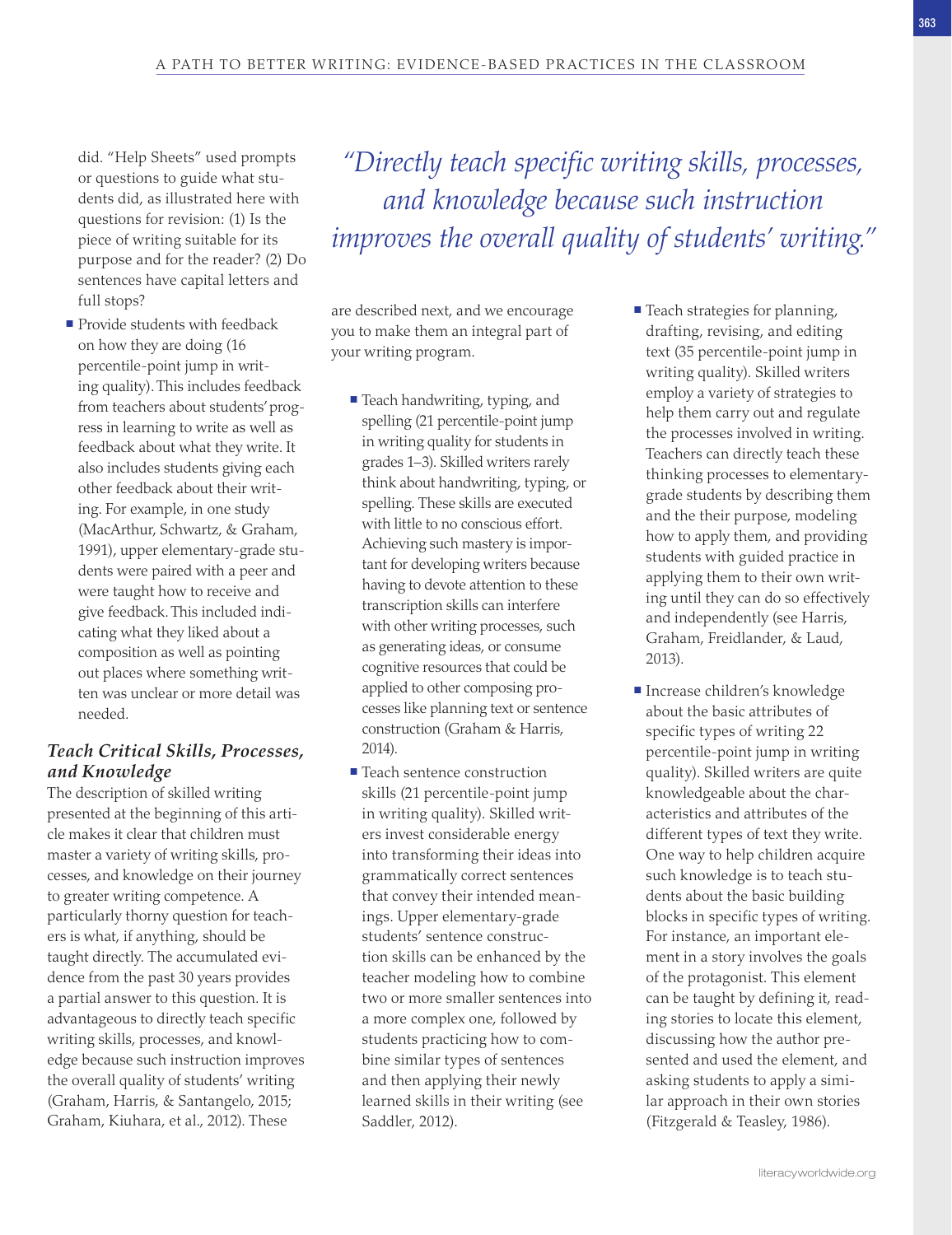*"Even though digital...tools are now common in the home and in the workplace, pencil and paper is still the primary medium for writing in...schools."*

## *Use 21st-Century Writing Tools*

Even though digital writing tools are now common in the home and in the workplace, pencil and paper is still the primary medium for writing in most elementary schools (Cutler & Graham, 2008; Gilbert & Graham, 2010). However, 21st-century writing tools have many advantages over writing by hand. Take, for instance, writing via word processing. Text can easily be added, deleted, moved, or rewritten. It is uniformly legible and easy to read. Built-in features such as spell-checkers or even speech synthesis provide the writer with various forms of support. Word processors can be connected to the Internet or other programs, allowing children to gather possible material for their writing and share what they write with others. In fact, elementarygrade students who were provided with word processors evidenced an 18 percentile-point jump in writing quality when compared with students who wrote by hand (Graham, Kiuhara, et al., 2012).

Of course, word processors are not the only digital tools available for writing. We expect that the available tools will increase dramatically in the near future as a result of new developments in the marketplace and through incentive grants such as the Literacy Courseware Challenge, funded by the Gates Foundation [\(www.gatesfoundation.org/](http://www.gatesfoundation.org/how-we-work/general-information/grant-opportunities/literary-courseware-challenge-rfp) [how-we-work/general-information/](http://www.gatesfoundation.org/how-we-work/general-information/grant-opportunities/literary-courseware-challenge-rfp) [grant-opportunities/literary](http://www.gatesfoundation.org/how-we-work/general-information/grant-opportunities/literary-courseware-challenge-rfp)[courseware-challenge-rfp\)](http://www.gatesfoundation.org/how-we-work/general-information/grant-opportunities/literary-courseware-challenge-rfp). While

current and future digital writing tools hold great promise, we encourage you to think carefully about how to apply them in your classroom. For instance, the power of word processing is compromised if students' typing is slow or if they are not adequately familiar with how to use its various features (Wolfe, Bolton, Feltovich, & Niday, 1996). Likewise, the use of word processing and other digital writing devices is likely to be limited or applied to only specific writing tasks if you are uncomfortable with the operation and use of these tools.

## **Concluding Comments and Caveats**

The basic idea behind the evidencebased practice movement is that practitioners should apply the best evidence available to make conscious, informed, and judicious decisions (Sackett, Rosenberg, Gray, Haynes, & Richardson, 1996). This does not mean that you should abandon teaching practices that are effective with your students. Rather, the idea is that you contextualize knowledge gained from writing research; integrate it with your own knowledge about your students, the context in which they operate, and your own knowledge about how to teach writing; and develop the best writing program possible.

At the start of this article, we indicated that evidence-based practices in writing should be viewed as potentially effective, and we reiterate that proposition here. Put simply, there is no guarantee that a writing practice

that was effective in a series of research studies will be effective in your classroom. There is never a perfect match between the conditions under which a writing practice was scientifically tested and the conditions present in your classroom. The safest course of action, therefore, is for you to monitor the effects of an evidence-based practice when you apply it in your classroom to make sure that it works in this new situation.

Finally, it should be recognized that the picture of writing instruction drawn in this article is not complete. As we noted previously (Graham, Harris, & Chambers, 2015), our research-based map of how to teach writing is incomplete and lacks precision. For instance, there are many potentially effective writing practices that have never been scientifically tested. Likewise, the accumulated body of writing research provides little insight about how to develop audience awareness, develop a young writer's voice, reduce grammatical miscues in children's text, or teach writing to students who are second language learners or who have disabilities. This does not mean the observations drawn from research are without merit, however. They provide considerable insight about how you can help young writers begin and successfully navigate the path to greater writing competence.

*"Apply the best evidence available to make conscious, informed, and judicious decisions."*